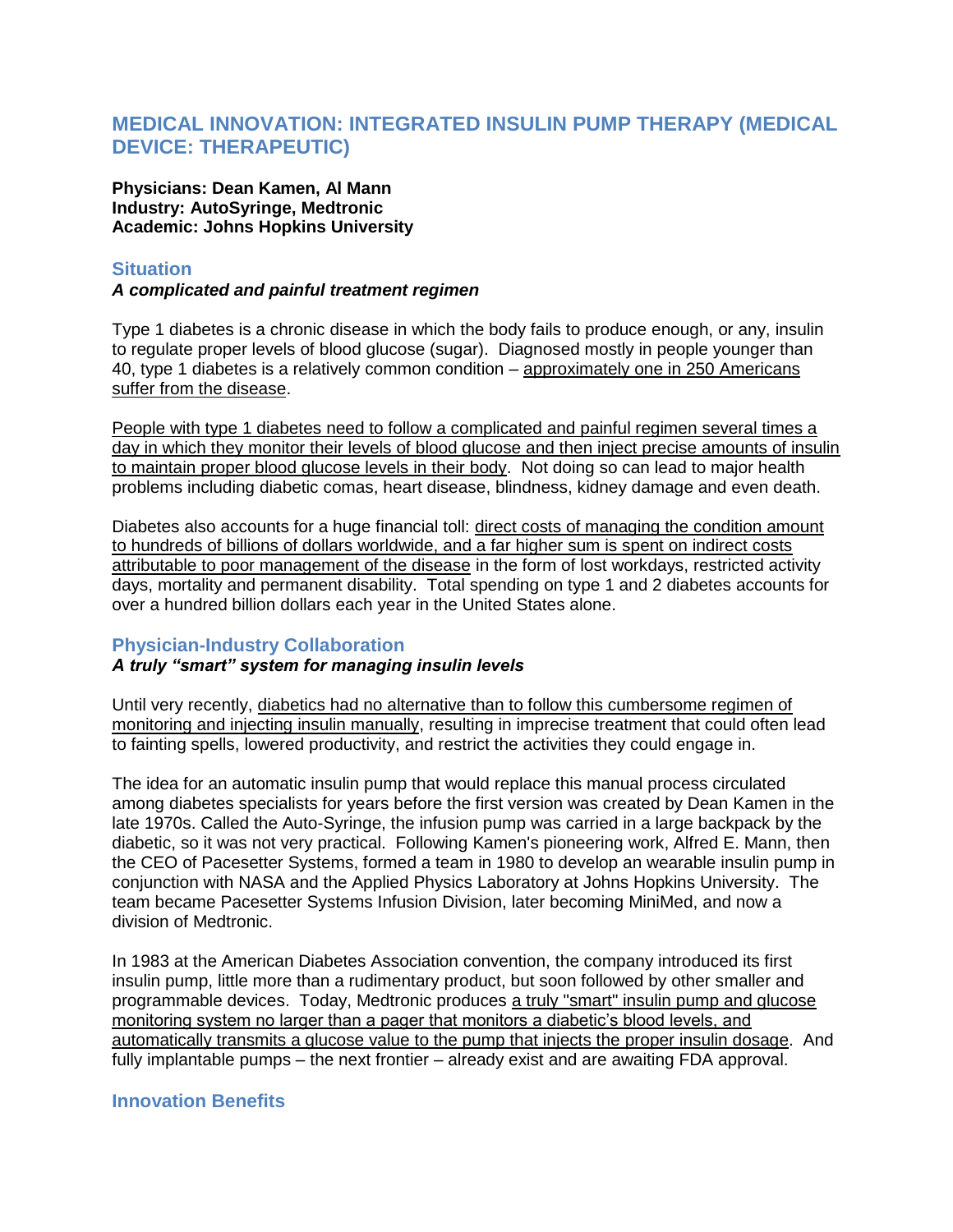#### *Greater productivity, higher employment retention*

Properly controlling blood glucose levels is both life-saving and cost effective. A recent study confirmed that insulin pumps are more effective than multiple daily insulin shots at helping control glucose levels, and can lower the total daily insulin dose that type 1 diabetics need. Patients with well-controlled diabetes report higher employment retention rates, greater productive capacity, less absenteeism and fewer bed-ridden or restricted-activity days, easily saving hundreds of millions of dollars in the U.S. each year.

# **Patient Benefits**

#### *Realizing her dream*

As she related to AdvaMed's [Profiles in Progress You Can See,](http://www.progressyoucansee.org/) Nicole Johnson was elated as she stood on the podium being crowned Miss America 1999. What most people didn't know is that only a few years earlier, Nicole learned she had type 1 diabetes, forcing her to drop out of college and almost abandon her dream of competing in beauty pageants.

Treating her disease manually was difficult to do – in the Miss Virginia competition in 1997, Nicole collapsed on stage and fell into a diabetic coma. She knew there had to be a better way to live with this chronic disease. "It was my best and worst day," she said. "I knew I had to make a decision about living with type 1 diabetes."

Following that experience at age 23, Nicole started using an insulin pump, and she has never looked back. Nicole was able to resume competing in pageants, and realized her dream of becoming Miss America less only two years later. She has not had any complications and has improved her levels of blood glucose over time.

Now, as a diabetes educator, and a motivational speaker and journalist, Nicole strives to inform people about the importance of taking charge of their diabetes. "I want people to know that diabetes does not have to limit anyone…The technologies available today have allowed me to achieve my personal and professional dreams," she said.